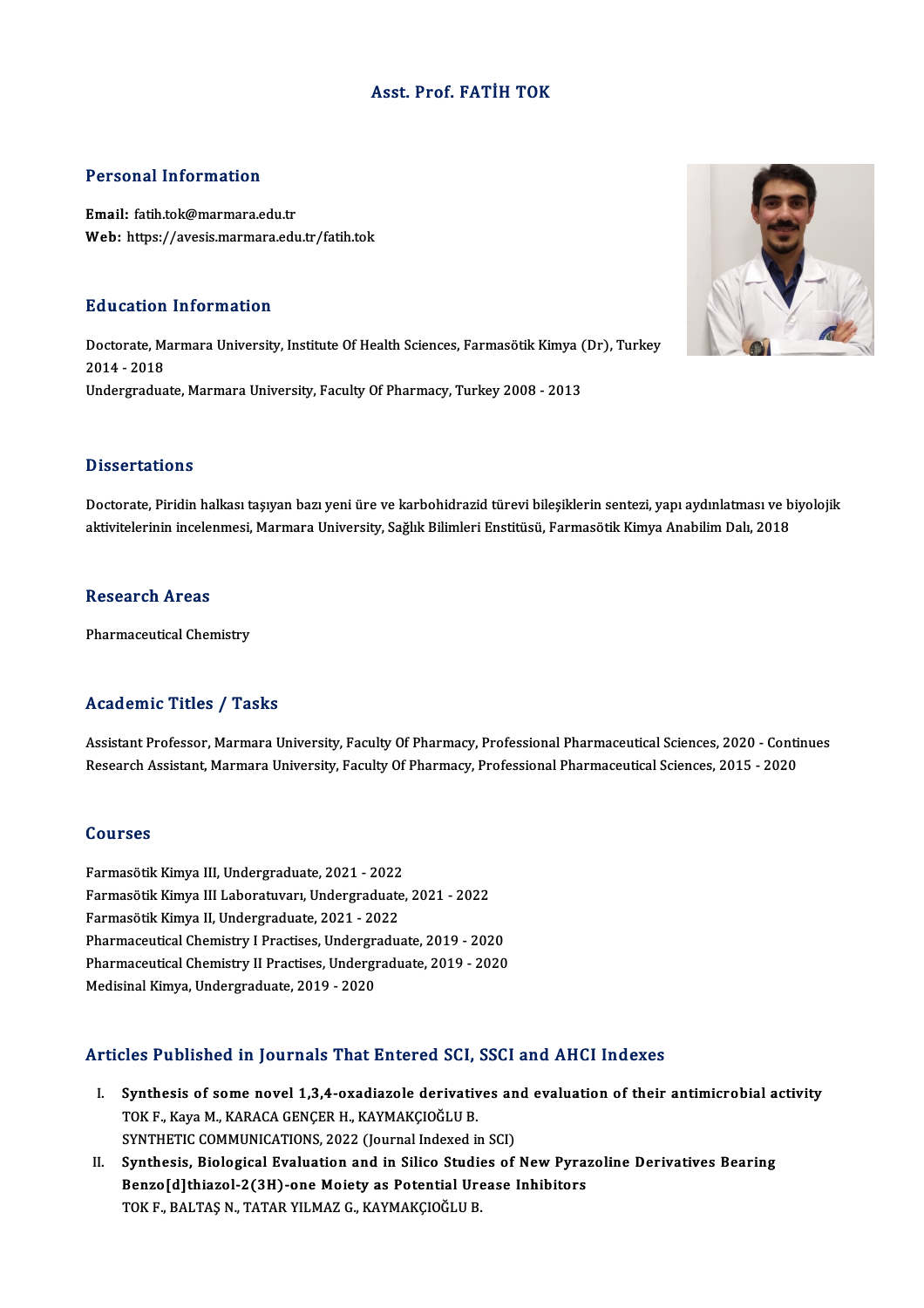CHEMISTRY & BIODIVERSITY, 2022 (Journal Indexed in SCI)<br>Synthesis of now bydragone derivatives and evaluatio

III. Synthesis of new hydrazone derivatives and evaluation of their monoamine oxidase inhibitory<br>activity CHEMIST<br>Synthes<br>activity<br>TOK E S Synthesis of new hydrazone derivatives and evaluation of their monoar<br>activity<br>TOK F., SAĞLIK B.N. , ÖZKAY Y., ILGIN S., KAPLANCIKLI Z.A. , KAYMAKÇIOĞLU B.<br>BIOOPCANIC CHEMISTRY, val.114, 2021 (Jaurnal Indaved in SC)

activity<br>TOK F., SAĞLIK B. N. , ÖZKAY Y., ILGIN S., KAPLANCIKLI Z. A. , KAY<br>BIOORGANIC CHEMISTRY, vol.114, 2021 (Journal Indexed in SCI)<br>Novel 2 5. disubstituted 1 3.4. ovediarele derivatives as M4

TOK F., SAĞLIK B. N. , ÖZKAY Y., ILGIN S., KAPLANCIKLI Z. A. , KAYMAKÇIOĞLU B.<br>BIOORGANIC CHEMISTRY, vol.114, 2021 (Journal Indexed in SCI)<br>IV. Novel 2,5-disubstituted-1,3,4-oxadiazole derivatives as MAO-B inhibitors: Synt BIOORGANIC CHEMISTRY, vol.114, 2021 (Journal Indexed in SCI)<br>Novel 2,5-disubstituted-1,3,4-oxadiazole derivatives as MAO-B inhibitor<br>evaluation and molecular modeling studies<br>TOK F., Ugras Z., SAĞLIK B. N. , ÖZKAY Y., KAPL Novel 2,5-disubstituted-1,3,4-oxadiazole derivatives as MAO-B inhibitor<br>evaluation and molecular modeling studies<br>TOK F., Ugras Z., SAĞLIK B. N. , ÖZKAY Y., KAPLANCIKLI Z. A. , KAYMAKÇIOĞLU B.<br>PIOOPCANIC CHEMISTRY vol.112,

BIOORGANIC CHEMISTRY, vol.112, 2021 (Journal Indexed in SCI)

TOK F., Ugras Z., SAĞLIK B. N. , ÖZKAY Y., KAPLANCIKLI Z. A. , KAYMAKÇIOĞLU B.<br>BIOORGANIC CHEMISTRY, vol.112, 2021 (Journal Indexed in SCI)<br>V. Synthesis, anticancer evaluation and in silico ADMET studies on urea/thiour **BIOORGANIC<br>Synthesis, a<br>gabapentin<br>Türk S. Tok E** Synthesis, anticancer evaluation and in silico ADMET studies on urea<br>gabapentin<br>Türk S., Tok F., Erdoğan Ö., Çevik Ö., Taşkın Tok T., Kaymakçıoğlu B., Karakuş S.<br>puospuopus sul EUP AND SU ICON AND TUE PELATED ELEMENTS, vol

**gabapentin**<br>Türk S., Tok F., Erdoğan Ö., Çevik Ö., Taşkın Tok T., Kaymakçıoğlu B., Karakuş S.<br>PHOSPHORUS SULFUR AND SILICON AND THE RELATED ELEMENTS, vol.195, no.11, pp.1-7, 2020 (Journal Indexed in SCI Expanded) PHOSPHORUS SULFUR AND SILICON AND THE RELATED ELEMENTS, vol.195, no.11, pp.1-7, 2020 (Journal Indexed<br>in SCI Expanded)<br>VI. Design, synthesis, biological evaluation and molecular docking of novel molecules to PARP-1 enzyme<br>

- in SCI Expanded)<br>Design, synthesis, biological evaluation and molecular docking of novel molecules<br>TOK F., Kocyigit-Kaumakcioglu B., İLHAN R., YILMAZ S., Ballar-Kirmizibayrak P., Taskim-Tok T.<br>TURKISH JOURNAL OF CHEMISTRY Design, synthesis, biological evaluation and molecular docking of novel molecules t<br>TOK F., Kocyigit-Kaumakcioglu B., İLHAN R., YILMAZ S., Ballar-Kirmizibayrak P., Taskim-Tok T.<br>TURKISH JOURNAL OF CHEMISTRY, vol.43, no.5, TOK F., Kocyigit-Kaumakcioglu B., İLHAN R., YILMAZ S., Ballar-Kirmizibayrak P., Taskim-Tok T.<br>TURKISH JOURNAL OF CHEMISTRY, vol.43, no.5, pp.1290-1315, 2019 (Journal Indexed in SCI)<br>VII. Synthesis and Anticancer Activity o
- TURKISH JOURNAL OF CHEMISTRY, vol.43, no.5, pp.1290-1315, 2019 (Journal Indexed in SCI)<br>Synthesis and Anticancer Activity of New Hydrazide-hydrazoncs and Their Pd(II) Cor<br>Kocyigit-Kaymakcioglu B., Yazici S. S. , TOK F., Di Kocyigit-Kaymakcioglu B., Yazici S. S. , TOK F., Dikmen M., Engur S., Oruc-Emre E. E. , İYİDOĞAN A.<br>LETTERS IN DRUG DESIGN & DISCOVERY, vol.16, no.5, pp.522-532, 2019 (Journal Indexed in SCI)
- VIII. SYNTHESIS AND BIOLOGICAL EVALUATION OF SOME NEW HYDRAZONE DERIVATIVES BEARING LETTERS IN DRUG DESIGN & DISCOVERY, vol.16, no.5, pp.522-532, 2019 (Journal)<br>SYNTHESIS AND BIOLOGICAL EVALUATION OF SOME NEW HYDRAZONE<br>PYRIMIDINE RING AS ANALGESIC AND ANTI-INFLAMMATORY AGENTS SYNTHESIS AND BIOLOGICAL EVALUATION OF SOME NEW HYDRAZONE<br>PYRIMIDINE RING AS ANALGESIC AND ANTI-INFLAMMATORY AGENTS<br>AKDAĞ K., ÜNAL G., TOK F., ARICIOĞLU F., TEMEL H. E. , Kocyigit-Kaymakcioglu B.<br>ACTA POLONIAE PHAPMACEUTIC PYRIMIDINE RING AS ANALGESIC AND ANTI-INFLAMMATORY AGENTS<br>AKDAĞ K., ÜNAL G., TOK F., ARICIOĞLU F., TEMEL H. E. , Kocyigit-Kaymakcioglu B.<br>ACTA POLONIAE PHARMACEUTICA, vol.75, no.5, pp.1147-1159, 2018 (Journal Indexed in SC AKDAĞ K., ÜNAL G., TOK F., ARICIOĞLU F., TEMEL H. E. , Kocyigit-Kaymakcioglu B.<br>ACTA POLONIAE PHARMACEUTICA, vol.75, no.5, pp.1147-1159, 2018 (Journal Indexed in SCI)<br>IX. Synthesis, anticancer activity and ADMET studies of
	- ACTA POLONIAE PHARMACEUTICA, vol.75, no.5, pp.1147-1159, 2018 (Journ Synthesis, anticancer activity and ADMET studies of N-(5-methyl-<br>substituted)ureido/thioureido] benzenesulfonamide derivatives<br>Karalus S. Tok E. Tugrk S. Synthesis, anticancer activity and ADMET studies of N-(5-methyl-1,3,4-thia<br>substituted)ureido/thioureido] benzenesulfonamide derivatives<br>Karakus S., Tok F., Tuerk S., Salva E., Tatar G., Taskin-Tok T., Kocyigit-Kaymakciogl substituted)ureido/thioureido] benzenesulfonamide derivatives<br>Karakus S., Tok F., Tuerk S., Salva E., Tatar G., Taskin-Tok T., Kocyigit-Kaymakcioglu B.<br>PHOSPHORUS SULFUR AND SILICON AND THE RELATED ELEMENTS, vol.193, no.8, Karakus S., Tok F., Tuerk S., Salva E., Tatar G., Taskin-Tok T., Kocyigit-Kaymakcioglu B.

## Articles Published in Other Journals

rticles Published in Other Journals<br>I. Design, Synthesis and Evaluation of the Biological Activities of Some New Carbohydrazide and Urea<br>Regivetives Design, Synt<br>Design, Synt<br>Derivatives<br>TOV E . II HAN Design, Synthesis and Evaluation of the Biological Activities of Some Ne<br>Derivatives<br>TOK F., İLHAN R., Gunal S., BALLAR KIRMIZIBAYRAK P., Kocyigit-Kaymakcioglu B.<br>TURKISH JOURNAL OF RHARMACEUTICAL SCIENCES vol.15, no.2, np Derivatives<br>TOK F., İLHAN R., Gunal S., BALLAR KIRMIZIBAYRAK P., Kocyigit-Kaymakcioglu B.<br>TURKISH JOURNAL OF PHARMACEUTICAL SCIENCES, vol.15, no.3, pp.304-308, 2018 (Journal Indexed in ESCI)

- II. Some N-(5-methyl-1,3,4-thiadiazol-2-yl)-4-[(3-substituted)ureido/thioureido]benzenesulfonamides as carbonic anhydrase I and II Inhibitors Some N-(5-methyl-1,3,4-thiadiazol-2-yl)-4-[(3-substituted)ureido/thioureido]benz<br>as carbonic anhydrase I and II Inhibitors<br>TÜRK S., TOK F., Celik H., KARAKUŞ S., NADAROĞLU H., Kocyigit-Kaymakcioglu B., Kucukoglu K.<br>MARMARA as carbonic anhydrase I and II Inhibitors<br>TÜRK S., TOK F., Celik H., KARAKUŞ S., NADAROĞLU H., Kocyigit-Kaymakcioglu B., Kucukoglu K.<br>MARMARA PHARMACEUTICAL JOURNAL, vol.21, no.1, pp.89-95, 2017 (Journal Indexed in ESCI)<br>A TÜRK S., TOK F., Celik H., KARAKUŞ S., NADAROĞLU H., Kocyigit-Kaymakcioglu B., Kucukoglu I.<br>MARMARA PHARMACEUTICAL JOURNAL, vol.21, no.1, pp.89-95, 2017 (Journal Indexed in ES<br>III. Antiproliferative activity of some tautom
- MARMARA PHARMACEUTICAL JOURNAL, vol.21, no.1, pp.89-95, 2017 (Journal Indexed in ESCI)<br>III. Antiproliferative activity of some tautomeric hydrazones derived from chalcones<br>TOK F., BEYHAN N., ERZURUMLU Y., İLHAN R., Ballar Antiproliferative activity of some tautomeric hydrazones derived from chalcones<br>TOK F., BEYHAN N., ERZURUMLU Y., İLHAN R., Ballar P., Kocyigit-Kaymakcioglu B.<br>MARMARA PHARMACEUTICAL JOURNAL, vol.20, no.2, pp.157-163, 2016
- IV. A new approach in cancer treatment: poly (ADP-ribose) polymerase-1 inhibitors TOK F., Kocyigit-Kaymakcioglu B. MARMARA PHARMACEUTICAL JONARMARA PHARMACEUTICAL JONARY THE TOKEN AND EXPERIMENTAL LAND EXPERIMENTAL L CLINICAL AND EXPERIMENTAL HEALTH SCIENCES, vol.5, no.1, pp.41-52, 2015 (Journal Indexed in ESCI)

## Books&Book Chapters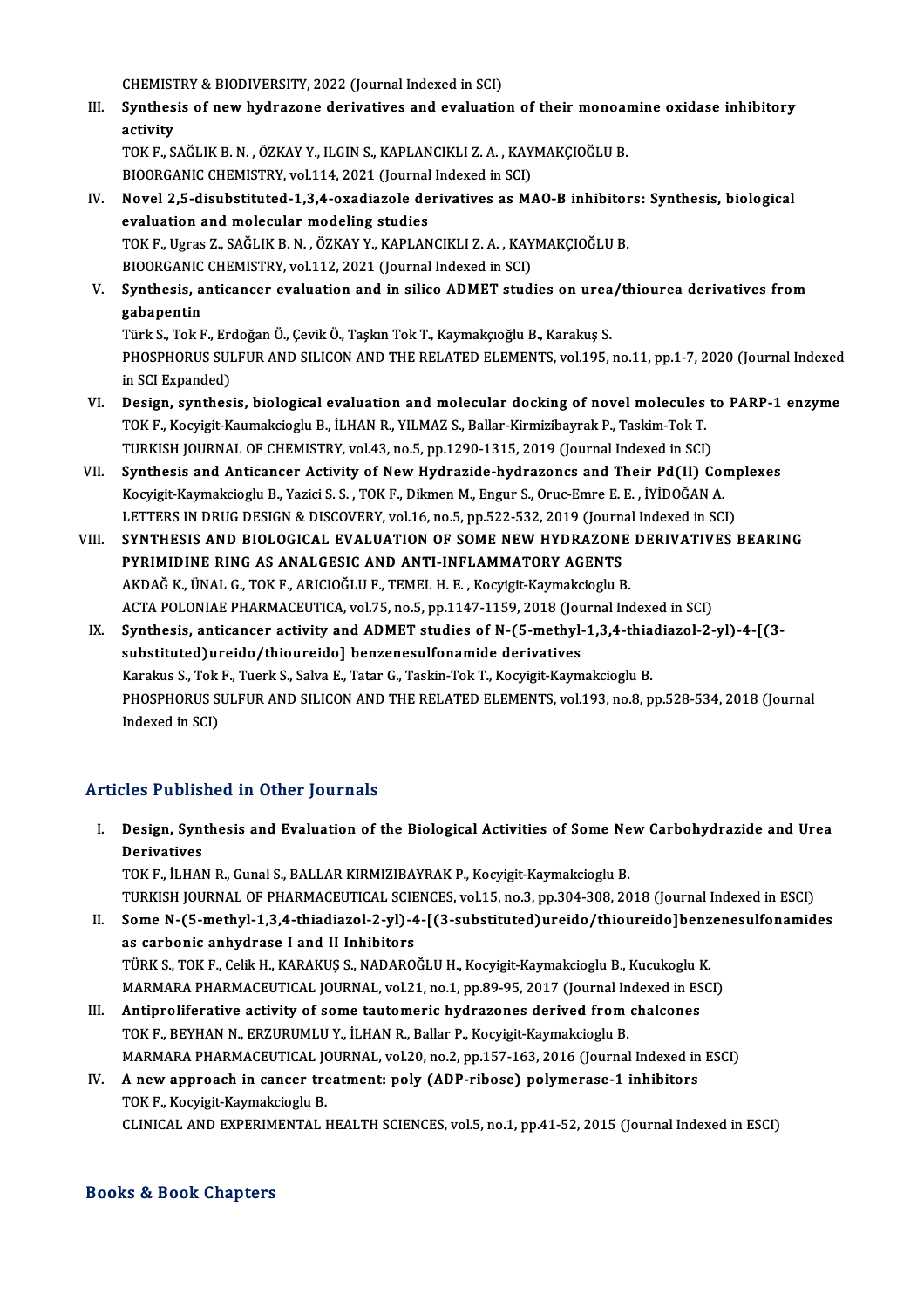- I. Bezacılık Fakültesi Eğitim Öğretim Rehberi<br>Vücüye'üzel S.G. KAYMAKCIQĞLU B.SANGAR KÜÇÜKGÜZEL Ş. G. , KAYMAKÇIOĞLU B., SANCAR M., UĞURLU T., RAYAMAN P., AKGÜN S. G. , TOK F.<br>Marmara Üniversitesi Yayınevi, 2016 Eczacılık Fakültesi Eğitim Öğretin<br>KÜÇÜKGÜZEL Ş. G. , KAYMAKÇIOĞLU<br>Marmara Üniversitesi Yayınevi, 2016<br>T. C. MARMARA ÜNİVERSİTESİ ECZ
- II. T C MARMARA ÜNİVERSİTESİ ECZACILIK FAKÜLTESİ EĞİTİM ÖĞRETİM REHBERİ 2016 Marmara Üniversitesi Yayınevi, 2016<br>T C MARMARA ÜNİVERSİTESİ ECZACILIK FAKÜLTESİ EĞİTİM ÖĞRETİM REHBERİ 2016<br>KÜÇÜKGÜZEL Ş. G. , RAYAMAN P., KAYMAKÇIOĞLU B., AKGÜN S. G. , SANCAR M., TOK F., UĞURLU T., TUNA T.<br>MARMARA ÜNİVE T C MARMARA ÜNİVERSİTESİ ECZACILIK FAKÜ<br>KÜÇÜKGÜZEL Ş. G. , RAYAMAN P., KAYMAKÇIOĞLU B<br>MARMARA ÜNİVERSİTESİ YAYINEVİ, İstanbul, 2016<br>Marmara Üniversitesi Eszasılık Fakültesi Eğitir KÜÇÜKGÜZEL Ş. G. , RAYAMAN P., KAYMAKÇIOĞLU B., AKGÜN S. G. , SANCAR M.,<br>MARMARA ÜNIVERSITESI YAYINEVİ, İstanbul, 2016<br>III. Marmara Üniversitesi Eczacılık Fakültesi Eğitim Öğretim Rehberi 2016<br>KÜÇÜKÇÜZEL S. G. KAYMAKÇIOĞLU
- MARMARA ÜNİVERSİTESİ YAYINEVİ, İstanbul, 2016<br>Marmara Üniversitesi Eczacılık Fakültesi Eğitim Öğretim Rehberi 2016<br>KÜÇÜKGÜZEL Ş. G. , KAYMAKÇIOĞLU B., UĞURLU T., SANCAR M., RAYAMAN P., TOK F., Aygün S. G. , Tuna T.<br>Marmara Marmara Üniversitesi Eczacılık Fakültesi<br>KÜÇÜKGÜZEL Ş. G. , KAYMAKÇIOĞLU B., UĞURI<br>Marmara Üniversitesi Yayınevi, İstanbul, 2016

# Marmara Üniversitesi Yayınevi, İstanbul, 2016<br>Refereed Congress / Symposium Publications in Proceedings

efereed Congress / Symposium Publications in Proceedings<br>I. Kanserle tedavisinde yeni bir yaklaşım olan PARP-1 inhibitörlerinin tasarımı ve sentezi<br>TOKE KAYMAKÇIQĞLU P TOCU GÖLETCES 7 CJ III<br>Kanserle tedavisinde ye<br>TOK F., KAYMAKÇIOĞLU B. Kanserle tedavisinde yeni bir yaklaşım olan PARP-1 inhibitörl<br>TOK F., KAYMAKÇIOĞLU B.<br>2.Ulusal Marmara Eczacılık Kongresi, Turkey, 14 - 16 November 2018<br>Synthesis, sharastariyation and anti-biofilm astivity studies ar TOK F., KAYMAKÇIOĞLU B.<br>2.Ulusal Marmara Eczacılık Kongresi, Turkey, 14 - 16 November 2018<br>II. Synthesis, characterization and anti-biofilm activity studies onnovel urea/thiourea derivatives<br>TÜRK S. TOK E. HI USOV S. KARAK 2.Ulusal Marmara Eczacılık Kongresi, Turkey, 14 - 16 November 2018<br>Synthesis, characterization and anti-biofilm activity studies onnovel urea/thiou<br>TÜRK S., TOK F., ULUSOY S., KARAKUŞ S., KAYMAKÇIOĞLU B., TINAZ G.<br>12th Int Synthesis, characterization and anti-biofilm activity studies onnovel urea/thiou!<br>TÜRK S., TOK F., ULUSOY S., KARAKUŞ S., KAYMAKÇIOĞLU B., TINAZ G.<br>12th International Symposium on Pharmaceutical Sciences-ISOPS 2018, 26 - 2 TÜRK S., TOK F., ULUSOY S., KARAKUŞ S., KAYMAKÇIOĞLU B., TINAZ G.<br>12th International Symposium on Pharmaceutical Sciences-ISOPS 2018, 26 - 29 June 20<br>III. Design of potent PARP-1 inhibitors through molecular modeling techn 12th International Symposium on Pharmac<br>Design of potent PARP-1 inhibitors th<br>KAYMAKÇIOĞLU B., TOK F., TAŞKIN TOK T.<br>54th International Conference on Modisine Design of potent PARP-1 inhibitors through molecular modeling techniqu<br>KAYMAKÇIOĞLU B., TOK F., TAŞKIN TOK T.<br>54th International Conference on Medicinal Chemistry-RICT 2018, 4 - 06 July 2018<br>Synthesis and biologisel evalua

- KAYMAKÇIOĞLU B., TOK F., TAŞKIN TOK T.<br>54th International Conference on Medicinal Chemistry-RICT 2018, 4 06 July 2018<br>IV. Synthesis and biological evaluation of new schiffbases from antipyrine derivatives<br>pipincci y TOK 54th International Conference on Medio<br>Synthesis and biological evaluation<br>PİRİNÇCİ Y., TOK F., KAYMAKÇIOĞLU B.<br>54th International Conference on Medio PİRİNÇCİ Y., TOK F., KAYMAKÇIOĞLU B.<br>54th International Conference on Medicinal Chemistry-RICT 2018, 4 - 06 July 2018
- PIRINÇCI Y., TOK F., KAYMAKÇIOĞLU B.<br>54th International Conference on Medicinal Chemistry-RICT 2018, 4 06 July 2018<br>V. Discovery of novel urea and carbohydrazide derivatives as potent PARP-1 inhibitors<br>TOK E. KAYMAKC 54th International Confere<br>Discovery of novel urea<br>TOK F., KAYMAKÇIOĞLU B.<br>54th International Confere Discovery of novel urea and carbohydrazide derivatives as potent PARP-1<br>TOK F., KAYMAKÇIOĞLU B.<br>54th International Conference on Medicinal Chemistry-RICT 2018, 4 - 06 July 2018<br>Synthesis of novel antinuning derivatives as TOK F., KAYMAKÇIOĞLU B.<br>54th International Conference on Medicinal Chemistry-RICT 2018, 4 - 06 July 2018<br>VI. Synthesis of novel antipyrine derivatives as cholinesteraseinhibitors

TOKF.,KAYMAKÇIOĞLUB.,SAĞLIKB.N. ,ÖZKAYY. Synthesis of novel antipyrine derivatives as cholinesteraseinhibitors<br>12th International Symposium on Pharmaceutical Sciences-ISOPS 2018, 26 - 29 June 2018<br>Synthesis of novel sebiff hase derivatives and sygluation of their

## VII. Synthesis of novel schiff base derivatives and evaluation of their monoamine oxidase inhibitory activity 12th Inte<br>Synthes<br>activity<br>pipincci

PİRİNÇCİY.,TOKF.,KAYMAKÇIOĞLUB.,LEVENTS.,KAPLANCIKLIZ.A.

12th InternationalSymposiumonPharmaceuticalSciences-ISOPS2018,26 -29 June 2018

- PIRINÇCI Y., TOK F., KAYMAKÇIOĞLU B., LEVENT S., KAPLANCIKLI Z. A.<br>12th International Symposium on Pharmaceutical Sciences-ISOPS 2018, 26 29 June 2018<br>VIII. Design, synthesis and biological evaluation of nicotinate deriv 12th International Symposium on Pharmaceutical Sciences-ISOPS 2018, 26 - 2<br>Design, synthesis and biological evaluation of nicotinate derivatives<br>TOK F., KAYMAKÇIOĞLU B., GUNAL S., İLHAN R., BALLAR KIRMIZIBAYRAK P.<br>12th Int Design, synthesis and biological evaluation of nicotinate derivatives for cancer<br>12th International Symposium on Pharmaceutical Sciences-ISOPS 2018, 26 - 29 June 2018<br>2018 - CYTOTOVICITY OF SOME NEW CARROUVDRAZIDE AND UREA TOK F., KAYMAKÇIOĞLU B., GUNAL S., İLHAN R., BALLAR KIRMIZIBAYRAK P.<br>12th International Symposium on Pharmaceutical Sciences-ISOPS 2018, 26 - 29 June 2018<br>IX. CYTOTOXICITY OF SOME NEW CARBOHYDRAZIDE AND UREADERIVATIVES
- 12th International Symposium on Pharmaceutical Sciences-ISOPS 2018, 26 :<br>CYTOTOXICITY OF SOME NEW CARBOHYDRAZIDE AND UREADERIVA<br>TOK F., İLHAN R., GUNAL S., BALLAR KIRMIZIBAYRAK P., KAYMAKÇIOĞLU B.<br>2th International Carl CYTOTOXICITY OF SOME NEW CARBOHYDRAZIDE AND UREADE<br>TOK F., İLHAN R., GUNAL S., BALLAR KIRMIZIBAYRAK P., KAYMAKÇIOĞL<br>2th International Gazi Pharma Symposium Series, 11 - 13 October 2017<br>Design of Botant Multi target CAs inb TOK F., İLHAN R., GUNAL S., BALLAR KIRMIZIBAYRAK P., KAYMAKÇIOĞLU B.<br>2th International Gazi Pharma Symposium Series, 11 - 13 October 2017<br>X. Design of Potent Multi-target CAs inhibitors through Pharmacophore Modeling.<br>CÜPE
- 2th International Gazi Pharma Symposium Series, 11 13 October 2017<br>Design of Potent Multi-target CAs inhibitors through Pharmacopho<br>GÜREL N., TOK F., TÜRK S., KARAKUŞ S., TAŞKIN TOK T., KAYMAKÇIOĞLU B.<br>Ethinternational P Design of Potent Multi-target CAs inhibitors through Pharm<br>GÜREL N., TOK F., TÜRK S., KARAKUŞ S., TAŞKIN TOK T., KAYMAKÇI<br>5thInternational Bau Drug Design Congress, 19 - 21 October 2017<br>Pharmasanhara Madaling Far Dasign of GÜREL N., TOK F., TÜRK S., KARAKUŞ S., TAŞKIN TOK T., KAYMAKÇIOĞLU B.<br>5thInternational Bau Drug Design Congress, 19 - 21 October 2017<br>XI. Pharmacophore Modeling For Design of Multi-Target CAs Inhibitors
- 5thInternational Bau Drug Design Congress, 19 21 October 2017<br>Pharmacophore Modeling For Design of Multi-Target CAs Inhibit<br>gürel n., TOK F., TÜRK S., KARAKUŞ S., TAŞKIN TOK T., KAYMAKÇIOĞLU B.<br>UEMK Conferenses, 12 13 **Pharmacophore Modeling For Design<br>gürel n., TOK F., TÜRK S., KARAKUŞ S., TAŞI<br>UEMK Conferences, 12 - 13 October 2017<br>SYNTUESIS AND STBUCTUBE ACTIVIT**
- gürel n., TOK F., TÜRK S., KARAKUŞ S., TAŞKIN TOK T., KAYMAKÇIOĞLU B.<br>UEMK Conferences, 12 13 October 2017<br>XII. SYNTHESIS AND STRUCTURE-ACTIVITY RELATIONSHIPS OFCARBOHYDRAZIDES AND 1,3,4-<br>OYADIAZOLE DEPIVATIVESPEARING IM UEMK Conferences, 12 - 13 October 2017<br>SYNTHESIS AND STRUCTURE-ACTIVITY RELATIONSHIPS OFCARBOHYDRAZIDES AND 1,3,4-<br>OXADIAZOLE DERIVATIVESBEARING IMIDAZOLIDINE MOIETY AGAINST THE YELLOWFEVER AND<br>DENCUE VECTOR, AEDES AECYPTI SYNTHESIS AND STRUCTURE-ACTIV<br>OXADIAZOLE DERIVATIVESBEARIN<br>DENGUE VECTOR, AEDES AEGYPTI<br>TOK E KAYMAKCIOČIJI P. TABANCA N OXADIAZOLE DERIVATIVESBEARING IMIDAZOLIDINE MOIETY AGAINST THE YELLOWFEVER AND<br>DENGUE VECTOR, AEDES AEGYPTI<br>TOK F., KAYMAKÇIOĞLU B., TABANCA N., ESTEP A., GROSS A., GELDENHUYS W., BECNEL J., BLOOMQUIST J.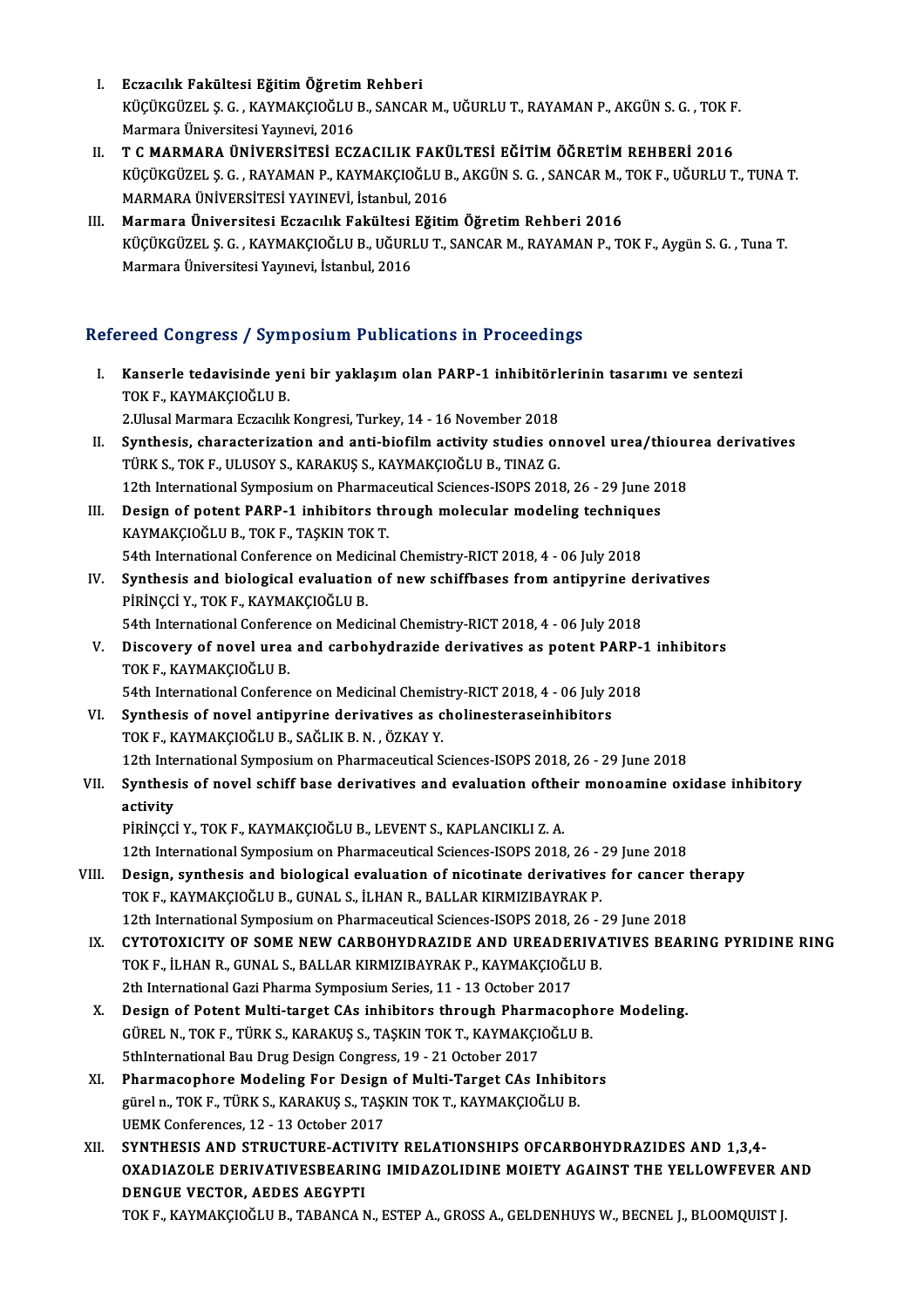2th International Gazi Pharma Symposium Series, 11 - 13 October 2017<br>Synthesia, characterization and entimierabial estivity synlustion

2th International Gazi Pharma Symposium Series, 11 - 13 October 2017<br>XIII. Synthesis, characterization and antimicrobial activityevaluation of new some amide derivatives from 2th International G<br>Synthesis, charae<br>isonipecoticacid<br>SEV M P - VILDIZ 9 Synthesis, characterization and antimicrobial activity<br>isonipecoticacid<br>SEV M. P. , YILDIZ S., DÜZENLİ G., TOK F., KAYMAKÇIOĞLU B.<br><sup>2th International Convention of Pharmaceuticals and Pharma</sup> isonipecoticacid<br>SEV M. P. , YILDIZ S., DÜZENLİ G., TOK F., KAYMAKÇIOĞLU B.<br>3th International Convention of Pharmaceuticals and Pharmacies, 26 - 29 April 2017<br>5. Kloropiragin halkası tasıyan bağı yeni 1-2.4 triagel ve 1-3.

SEV M. P. , YILDIZ S., DÜZENLİ G., TOK F., KAYMAKÇIOĞLU B.<br>3th International Convention of Pharmaceuticals and Pharmacies, 26 - 29 April 2017<br>XIV. 5 Kloropirazin halkası taşıyan bazı yeni 1,2,4-triazol ve 1,3,4-tiyadia 3th Internati<br>5 Kloropira<br>çalışmaları<br>seven s. cu 5 Kloropirazin halkası taşıyan bazı yeni 1,2,<br>çalışmaları<br>SEVEN S., ÇINAR G. İ. , TOK F., KAYMAKÇIOĞLU B.<br>LULUSAL MARMARA EGZACU IK KONCRESİ Turk çalışmaları<br>SEVEN S., ÇINAR G. İ. , TOK F., KAYMAKÇIOĞLU B.<br>I.ULUSAL MARMARA ECZACILIK KONGRESİ, Turkey, 3 - 05 November 2016

- SEVEN S., ÇINAR G. İ. , TOK F., KAYMAKÇIOĞLU B.<br>I.ULUSAL MARMARA ECZACILIK KONGRESİ, Turkey, 3 05 November 2016<br>XV. Synthesis and Characterization of Some New Hydrazone Derivatives as Potential Anticancer Agent<br>TOKE, LULUSAL MARMARA ECZACILIK KONGRESİ, Turke<br>Synthesis and Characterization of Some New<br>TOK F., Erdoğan B. S. , Yıldız S., KAYMAKÇIOĞLU B.<br>2 Huslanares: İlas ve Estasılık Konsussi, İstanbul 7 Synthesis and Characterization of Some New Hydrazone Derivatives as P<br>TOK F., Erdoğan B. S. , Yıldız S., KAYMAKÇIOĞLU B.<br>2.Uluslararası İlaç ve Eczacılık Kongresi, İstanbul, Turkey, 27 - 29 November 2015<br>Synthesis and char TOK F., Erdoğan B. S. , Yıldız S., KAYMAKÇIOĞLU B.<br>2.Uluslararası İlaç ve Eczacılık Kongresi, İstanbul, Turkey, 27 - 29 November 2015<br>XVI. Synthesis and characterization of some new hydrazone derivatives as potential antic
- 2.Uluslararası İlaç ve Eczacılık Kongresi, İstanl<br>Synthesis and characterization of some i<br>TOK F., YILDIZ S., BUSE E., KAYMAKÇIOĞLU B.<br>2nd International Convention of Pharmaceuti Synthesis and characterization of some new hydrazone derivatives as potential a<br>TOK F., YILDIZ S., BUSE E., KAYMAKÇIOĞLU B.<br>2nd International Convention of Pharmaceuticals and Pharmacies, 27 - 29 November 2015<br>SYNTUESIS an

- TOK F., YILDIZ S., BUSE E., KAYMAKÇIOĞLU B.<br>2nd International Convention of Pharmaceuticals and Pharmacies, 27 29 November 2015<br>XVII. SYNTHESIS and EVALUATION of SOME SULFONAMIDE DERIVATIVES CARRYING THIOUREA MOIETY 2nd International Convention of Pharmaceuticals and Pharmacies, 27 - 29 November 2015<br>SYNTHESIS and EVALUATION of SOME SULFONAMIDE DERIVATIVES CARRYING THIOUREA MC<br>AS POTENTIAL INHIBITORS of HUMAN CARBONIC ANHYDRASE ISOENZ SYNTHESIS and EVALUATION of SOME SULFONAMIDE DERIVATIVES CARRYING T<br>AS POTENTIAL INHIBITORS of HUMAN CARBONIC ANHYDRASE ISOENZYMES hCA<br>TOK F., TÜRK S., ÇELİK H., KARAKUŞ S., NADAROĞLU H., KÜÇÜKOĞLU K., KAYMAKÇIOĞLU B.<br>Inte AS POTENTIAL INHIBITORS of HUMAN CARBONIC ANHYDRASE ISOENZYMES hCA I and hCA II<br>TOK F., TÜRK S., ÇELİK H., KARAKUŞ S., NADAROĞLU H., KÜÇÜKOĞLU K., KAYMAKÇIOĞLU B.<br>International Multidisciplinary Symposium on Drug Research TOK F<br>Intern<br>2015<br>Synth International Multidisciplinary Symposium on Drug Research & Development, Eskişehir, Turk<br>2015<br>XVIII. Synthesis of new ureas derived from sulfonamides as potential anticancer agents<br>TUPES TORE CELIER RABARIIS S NADAROČLILH
- 2015<br>Synthesis of new ureas derived from sulfonamides as potential anticancer agents<br>TÜRK S., TOK F., ÇELİK H., KARAKUŞ S., NADAROĞLU H., KAYMAKÇIOĞLU B. 3rd International Bau-Drug Design Congress, 1 - 03 October 2015 TÜRK S., TOK F., ÇELİK H., KARAKUŞ S., NADAROĞLU H., KAYMAKÇIOĞLU B.<br>3rd International Bau-Drug Design Congress, 1 - 03 October 2015<br>XIX. Synl hcsis Of New IJreas l erived From Sulfonamides As Potential Anticancer Agents<br>T
- 3rd International Bau-Drug Design Congress, 1 03 October 2015<br>Synl hcsis Of New IJreas 1 erived From Sulfonamides As Potential Anticancer Age<br>TÜRK S., TOK F., ÇELİK H., KARAKUŞ S., NADAROĞLU H., KÜÇÜKOĞLU K., KAYMAKÇIOĞL Synl hcsis Of New IJreas 1 erived From Sulfonamides As Potential Anticance:<br>TÜRK S., TOK F., ÇELİK H., KARAKUŞ S., NADAROĞLU H., KÜÇÜKOĞLU K., KAYMAKÇIOĞ<br>3.rd International BAU-DRUG Design Congress, İstanbul, Turkey, 1 - 0 TÜRK S., TOK F., ÇELİK H., KARAKUŞ S., NADAROĞLU H., KÜÇÜKOĞLU K., KAYMAKÇ<br>3.rd International BAU-DRUG Design Congress, İstanbul, Turkey, 1 - 03 October 20<br>XX. Anticancer activity of some amide derivatives bearing hydrazid
- 3.rd International BAU-DRUG Design Congress, İ.<br>**Anticancer activity of some amide derivativ**<br>TOK F., KAYA E., DİKMEN M., KAYMAKÇIOĞLU B.<br>6th PPPP CONEEPENCE ON PHAPMACEUTICAL Anticancer activity of some amide derivatives bearing hydrazide moiety<br>TOK F., KAYA E., DİKMEN M., KAYMAKÇIOĞLU B.<br>6th BBBB CONFERENCE ON PHARMACEUTICAL SCIENCES STRATEGIES TO IMPROVE THE QUALİTY AND<br>REREORMANCE OE MORERN TOK F., KAYA E., DİKMEN M., KAYMAKÇIOĞLU B.<br>6th BBBB CONFERENCE ON PHARMACEUTICAL SCIENCES STRATEGIES TO IMPROV<br>PERFORMANCE OF MODERN DRUG DELIVERY SYSTEMS, 10 - 12 September 2015<br>Antisanson astivity of some tautomonis hyd 6th BBBB CONFERENCE ON PHARMACEUTICAL SCIENCES STRATEGIES TO IMPROVE<br>PERFORMANCE OF MODERN DRUG DELIVERY SYSTEMS, 10 - 12 September 2015<br>XXI. Anticancer activity of some tautomeric hydrazones derived from chalcones<br>TOVE HU
- PERFORMANCE OF MODERN DRUG DELIVERY SYSTEMS, 10 12 September 2015<br>Anticancer activity of some tautomeric hydrazones derived from chalcones<br>TOK F., İLHAN R., BALLAR KIRMIZIBAYRAK P., KAYMAKÇIOĞLU B. Anticancer activity of some tautomeric hydrazones derived from chalcones<br>TOK F., İLHAN R., BALLAR KIRMIZIBAYRAK P., KAYMAKÇIOĞLU B.<br>6th BBBB CONFERENCE ON PHARMACEUTICAL SCIENCES STRATEGIES TO IMPROVE THE QUALITY AND<br>REREO TOK F., İLHAN R., BALLAR KIRMIZIBAYRAK P., KAYMAKÇIOĞLU B.<br>6th BBBB CONFERENCE ON PHARMACEUTICAL SCIENCES STRATEGIES TO IMPROVE THE QUALITY .<br>PERFORMANCE OF MODERN DRUG DELIVERY SYSTEMS, Helsinki, Finland, 10 - 12 Septembe 6th BBBB CONFERENCE ON PHARMACEUTICAL SCIENCES STRATEGIES TO IMPROVE THE QUALITY AND<br>PERFORMANCE OF MODERN DRUG DELIVERY SYSTEMS, Helsinki, Finland, 10 - 12 September 2015<br>XXII. Synthesis and cytotoxic evaluation of substi
- PERFORMANCE OF MODERN DRUG DELIVERY SYSTEMS, Helsinki, Finl<br>Synthesis and cytotoxic evaluation of substituted urea deriva<br>TÜRK S., TOK F., KAYMAKÇIOĞLU B., KARAKUŞ S., TURAN S., JÜLİDE A.<br>Feurth International Mesting on Ph Synthesis and cytotoxic evaluation of substituted urea derivatives derivated from gabapentin<br>TÜRK S., TOK F., KAYMAKÇIOĞLU B., KARAKUŞ S., TURAN S., JÜLİDE A.<br>Fourth International Meeting on Pharmacy& Pharmaceutical Scienc Fourth International Meeting on Pharmacy& Pharmaceutical Sciences, İstanbul, Turkey, 18 - 20 September 2014<br>Citations

Citations<br>Total Citations (WOS):55<br>b index (WOS):4 h-index (WOS):4 h-index (WOS):4<br>Scholarships

2211-AYurt içidoktora bursu,TUBITAK,2014 -2018

## Awards